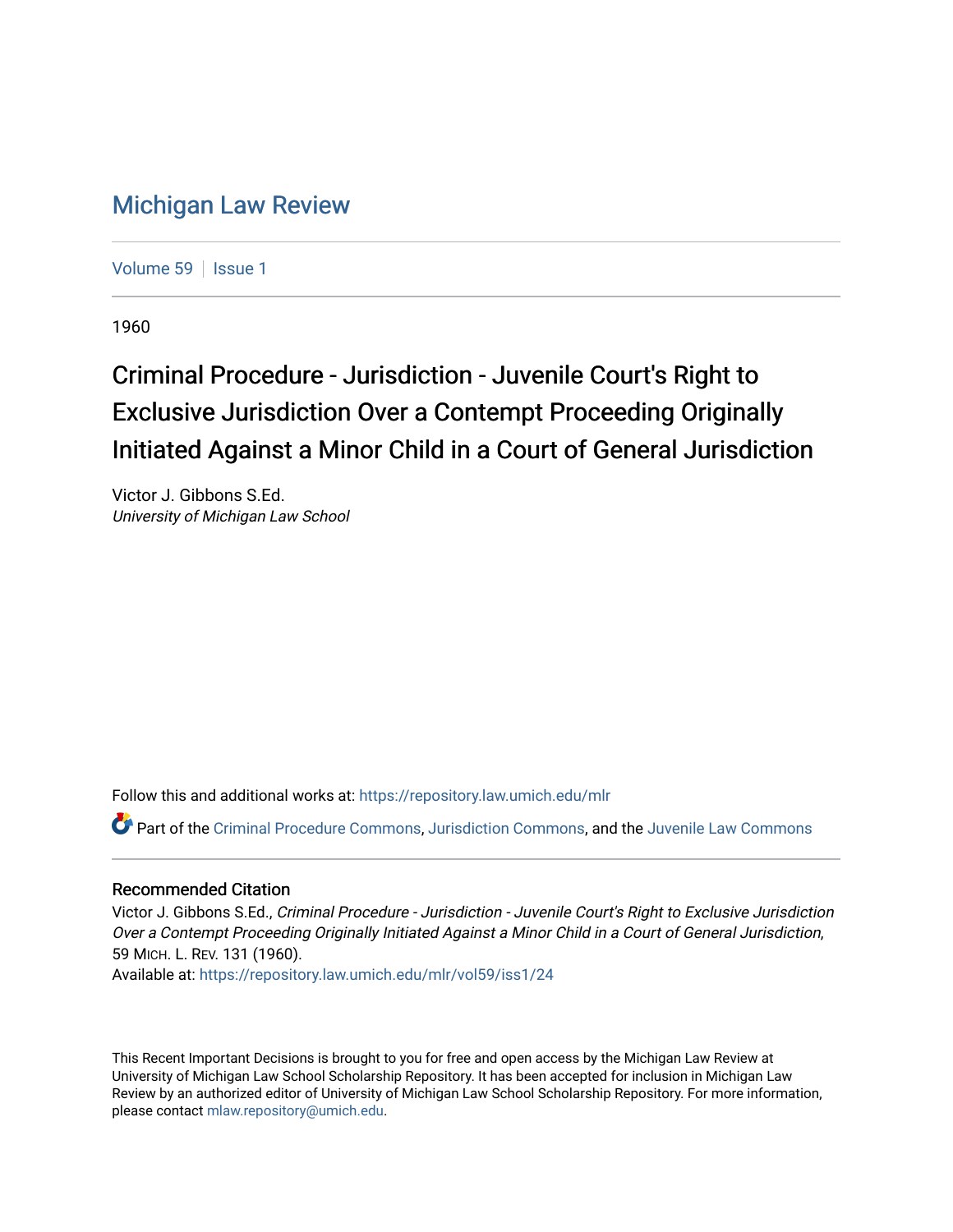CRIMINAL PROCEDURE - JURISDICTION - JUVENILE COURT'S RIGHT TO EX-CLUSIVE JURISDICTION OVER A CONTEMPT PROCEEDING ORIGINALLY INITIATED AGAINST A MINOR CHILD IN A COURT OF GENERAL JURISDICTION  $- A$  seventeenyear-old minor sought a writ of prohibition against a circuit court to prevent it from enforcing a decree of contempt of court which resulted from her refusal to testify before a grand jury proceeding. She asserted that her refusal to testify was a public offense covered by the juvenile code, over which the juvenile court had exclusive jurisdiction. In an original proceeding, *held,* order of prohibition denied. The purpose of a direct contempt citation is to compel obedience to, and respect for, the court and not to punish for a public offense; consequently, because contempt is only quasicriminal in nature, it does not fall within the meaning of the term "public offense" found in the juvenile code. Secondly, since contempt is an inherent attribute of every court of record, it may not be confined by limitations of a statute except in respect to punishment. *Young v. Knight,* 329 S. W. 2d 195 (Ky. 1959).1

Through the use of informal proceedings, juvenile courts carry out the statutory purposes of correction and reformation of minors charged with

1 The issue of self.incrimination has been omitted, since it is not material to the topic **of this case** note.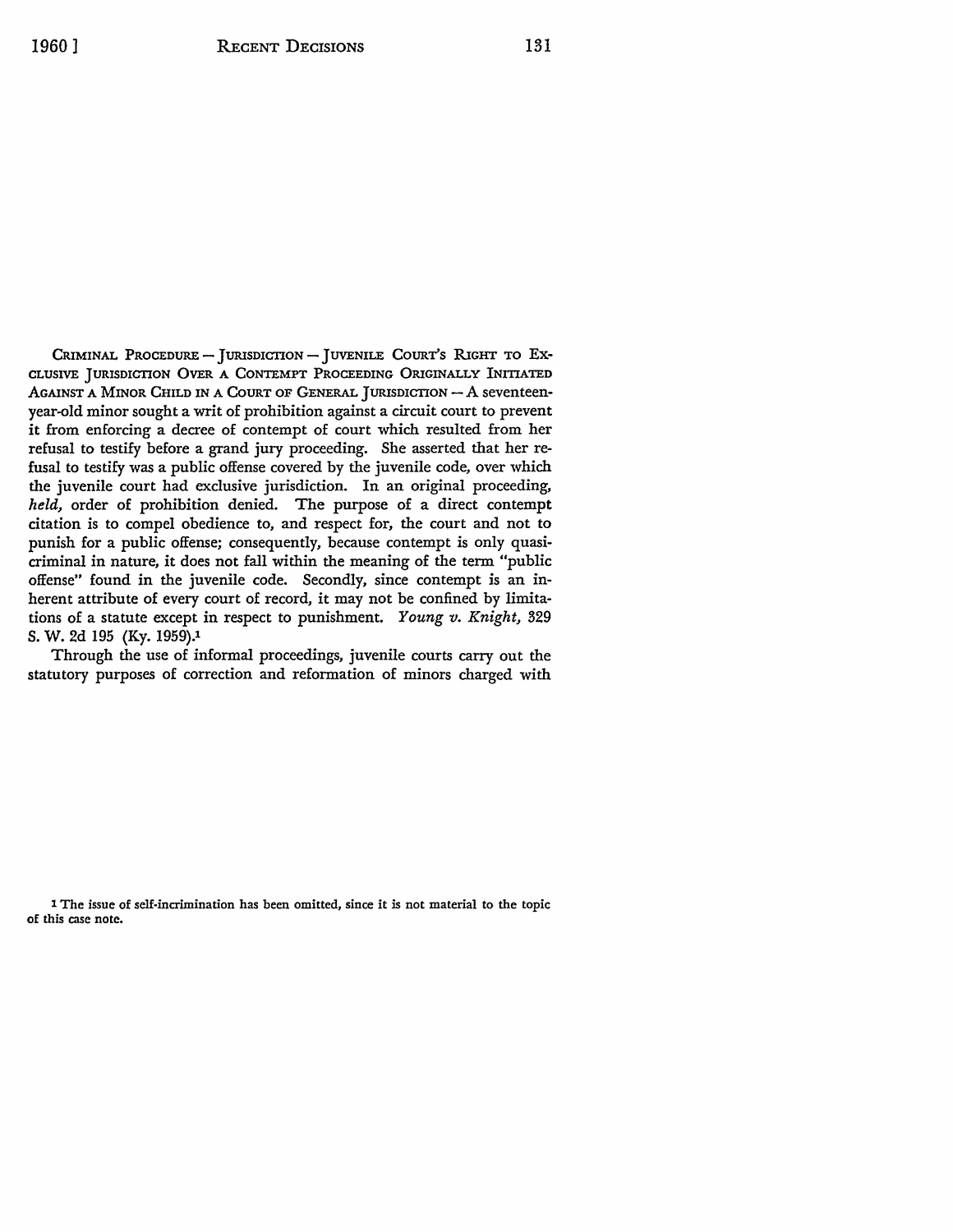unlawful acts.2 These courts have generally given a liberal construction to the juvenile code in order to effectuate these purposes, and have facilitated juvenile proceedings by recognizing the exclusive jurisdiction of the juvenile courts over the illegal acts of minors.3 The court in the principal case reverses the trend toward a more liberal construction by refusing to construe the juvenile statute to embrace contumacious conduct on the part of minors.4 To reach this result the court states that contempt proceedings are only quasi-criminal in nature and thus are not embraced by the juvenile code. It appears that the basic reason for this attitude, though not specifically discussed by the court, is the conflict between the court's "inherent power" of contempt5 and the traditional power of the state, under the concept of *parens patriae,* to protect the general welfare of minors and persons under disability.<sup>6</sup>

In the past, courts have generally assumed, without any extensive discussion of the matter, that the power of contempt was inherent to the common law system and as such became vested in the state courts through state constitutions.7 In recent years this view has been questioned both as

<sup>2</sup>It is generally recognized that the purpose of the juvenile codes is educational and correctional and not penal. KY. REv. STAT. §208.200 (1959); People v. Deibert, 117 Cal. App.2d 410, 256 P.2d 355 (1953); Killian v. Burnham, 191 Okla. 248, 130 P.2d 538 (1942). Juvenile proceedings are informal in nature. Shioutakon v. District of Columbia, 236 F.2d 666 (D.C. Cir. 1956). The lack of procedural requisites has been held not to violate due process of law. See, *e.g.,* United States v. Briggs, 266 Fed. 434 (W.D. Pa. 1920); *In re*  Brodie, 33 Cal. App. 751, 166 Pac. 605 (1917). Juvenile courts have the power to punish contumacious conduct committed in their presence. Frawley v. Superior Court, 158 Cal. 220, llO Pac. 817 (1910); see Annot., 1916E Ann. Gas. 1013.

s KY. REv. STAT. §208.020 (1959); *Ex parte* Hallowell, 84 Okla. Crim. 355, 182 P.2d 771 (1947); OKLA. STAT. tit. 10, §114 (1951), specifically provides that the juvenile code should be liberally construed. But for narrow statutory constructions, see Mill v. Brown, 31 Utah 473, 88 Pac. 609 (1907); State v. Rose, 125 La. 1079, 52 So. 165 (1910).

<sup>4</sup>In the past Kentucky courts have recognized the exclusive jurisdiction of the juvenile courts over minors. Watson v. Commonwealth, 247 Ky. 336, 57 S.W.2d 39 (1933); Childers v. Commonwealth, 239 S.W. 2d 255 (Ky. 1951).

5 Criminal contempt proceedings are brought to preserve the power and dignity of the court, whereas civil contempt cases are instituted to enforce the rights of private parties. Bender v. Young, 252 S.W. 691 (Mo. 1923); Brundage v. Peters, 305 Ill. 223, 137 N.E. ll8 (1922). See also Nye v. United States, 313 U.S. 33 (1941); Green v. United States, 356 U.S. 165, 215 (1958) (dissenting opinion). See generally Comment, 7 HASTINGS L.J. 312 (1956).

<sup>6</sup>The state, under the doctrine of *parens patriae,* can act to protect the welfare of the child, Eggeston v. Landrum, 210 Miss. 645, 50 So.2d 364 (1951), by creating juvenile courts, *In re* Hook, 95 Vt. 497, ll5 Atl. 730 (1922), by caring for the person and property of the minor, Schuster v. Schuster, 75 Ariz. 20, 251 P.2d 631 (1952), and by denying parents custody of their child, all without violation of due process of law, Bryant v. Brown, 151 **Miss.** 398, 118 So. 184 (1928). A state's power to legislate for the welfare and protection of minors has also been supported as a valid exercise of its police powers. *In re* Hook, *supra* note 6; DeWitt v. Brooks, 143 Tex. 122, 182 S.W.2d 687 (1944), *cert. denied,* 325 U.S. 862 (1944).

7 Cooper v. People *ex rel.* Wyatt, 13 Colo. 337, 22 Pac. 790 (1889); Bradley v. State, 111 Ga. 168, 36 S.E. 630 (1900); Melton v. Commonwealth, 160 Ky. 642, 170 S.W. 37 (1914). The Supreme Court of Michigan held it was within the inherent power of the court for a judge, while acting as a one-man grand jury, to charge a witness with contempt, and as the presiding judge at the hearing find the witness guilty of the charge. *In re* White, 340 Mich. 140, 65 N.W.2d 296 (1954), *rev'd sub nom. In re* Murchison, 349 U.S. 133 (1955), on the ground that such a proceeding was a denial of due process of law.